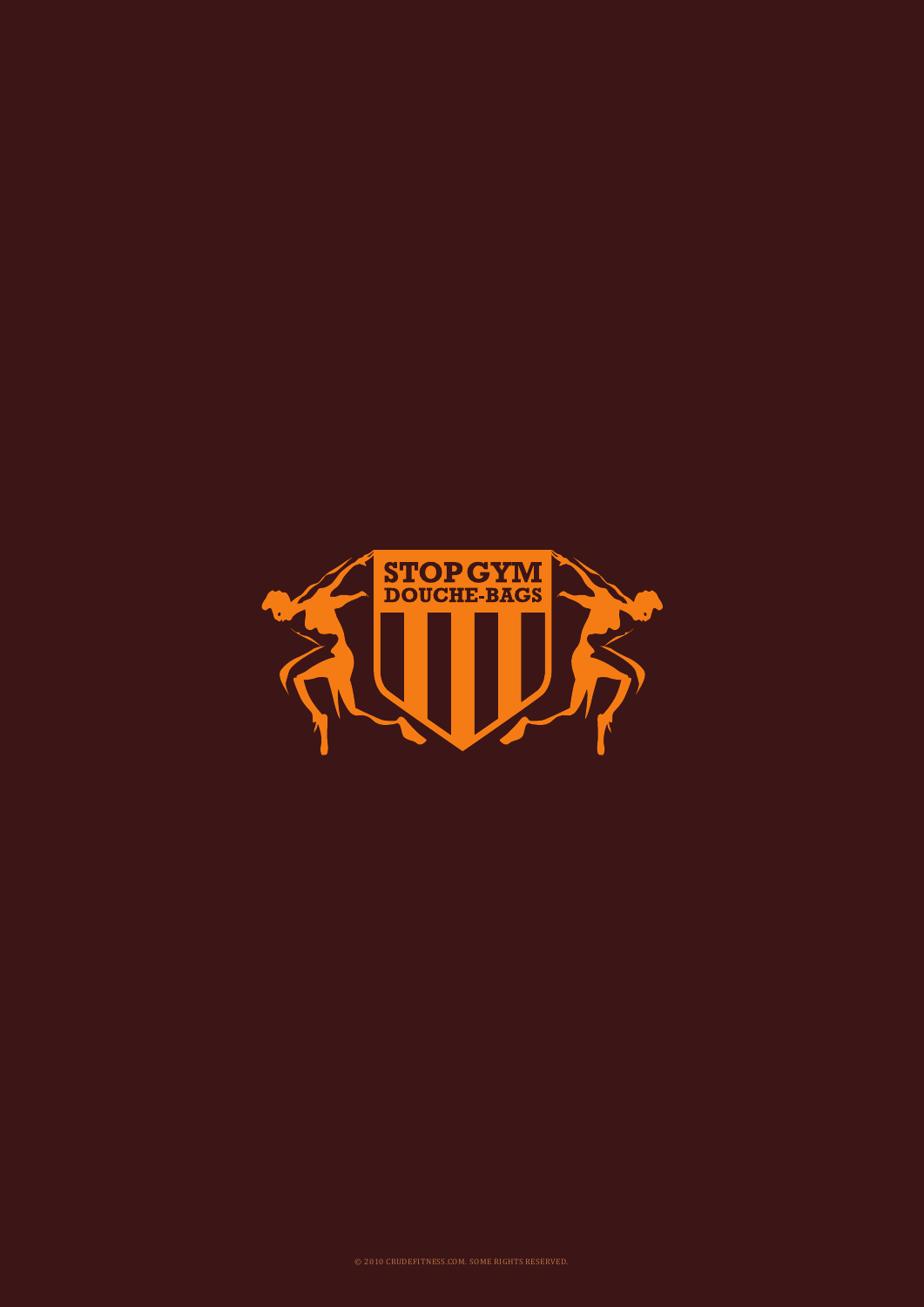**EXCUSE ME, BUT YOU'VE BEEN CITED FOR**

# **#1 CASUAL DOUCHERY**

Trying to look like you're 'just casually in the gym, with your casual attire lifting a lazy 300lbs on the bench' makes you look like a 'Grade-A Douchebag', not like the superhero you're making out to be.

Please dress appropriately.

# **EXCUSE ME, BUT YOU'VE BEEN CITED FOR #3 NEGLECTING LEGS**

It would appear you've forgotten to train your legs for the past 6 months. Being out of proportion makes you look like an inverted pyramid.

Allow me to show you to the squat-rack.

**EXCUSE ME, BUT YOU'VE BEEN CITED FOR**

# **#5 EXCESSIVE GRUNTING**

Acting like an animal by grunting as if you're lifting the gym itself is only acceptable when you're actually LIFTING THE GYM ITSELF.

Please STFU.

### **EXCUSE ME, BUT YOU'VE BEEN CITED FOR #7 DEODERANT DODGING**

Hey bucko, I get it – you've had garlic the night before and probably a shower a few months ago, but wouldn't a couple of applications of deoderant upgrade you from Neanderthal to human being?

Please douche those pits before we all pass-out.

### **EXCUSE ME, BUT YOU'VE BEEN CITED FOR #9 MIRROR MAGNETISM**

There is nothing wrong with checking your form in a nearby mirror. Unfortunately, you're guilty of checking your EVERYTHING in the nearby mirror.

> Please check your ego at the door. It's hogging all the AWESOME.

**EXCUSE ME, BUT YOU'VE BEEN CITED FOR**

# **#2 PT FAILURE**

Just because you have Personal Trainer written on your shirt in large type doesn't mean you're any more important than the rest of us.

Please share the gym appropriately.

© 2010 CRUDEFITNESS.COM. SOME RIGHTS RESERVED. © 2010 CRUDEFITNESS.COM. SOME RIGHTS RESERVED.

# **EXCUSE ME, BUT YOU'VE BEEN CITED FOR #4 MACHINE HOGGING**

It's fine if you want to use every single piece of equipment at the gym, but at least let me work in with you. Acting like you own the place makes me want to throw heavy objects in your direction.

Please step aside.

© 2010 CRUDEFITNESS.COM. SOME RIGHTS RESERVED. © 2010 CRUDEFITNESS.COM. SOME RIGHTS RESERVED.

### **EXCUSE ME, BUT YOU'VE BEEN CITED FOR #6 TOWEL NEGLIGENCE**

Is your sweat made of gold or does it turn into diamonds when coming into contact with gym equipment?

If not, please use a towel.

© 2010 CRUDEFITNESS.COM. SOME RIGHTS RESERVED. © 2010 CRUDEFITNESS.COM. SOME RIGHTS RESERVED.

# **EXCUSE ME, BUT YOU'VE BEEN CITED FOR #8 FASHION FAUX PAS**

Gyms are for training tees and the like. Please leave your designer Hugo Boss vest and your spaghetti strap tees at home.

> We can see your nipples. Like, seriously.

### **EXCUSE ME, BUT YOU'VE BEEN CITED FOR #10 PROXIMITY FAILURE**

Excuse me, can you please pry yourself AWAY from the weights rack? Believe it or not, other people are here to lift heavy objects too.

Move, or prepare to be crushed like a bug.